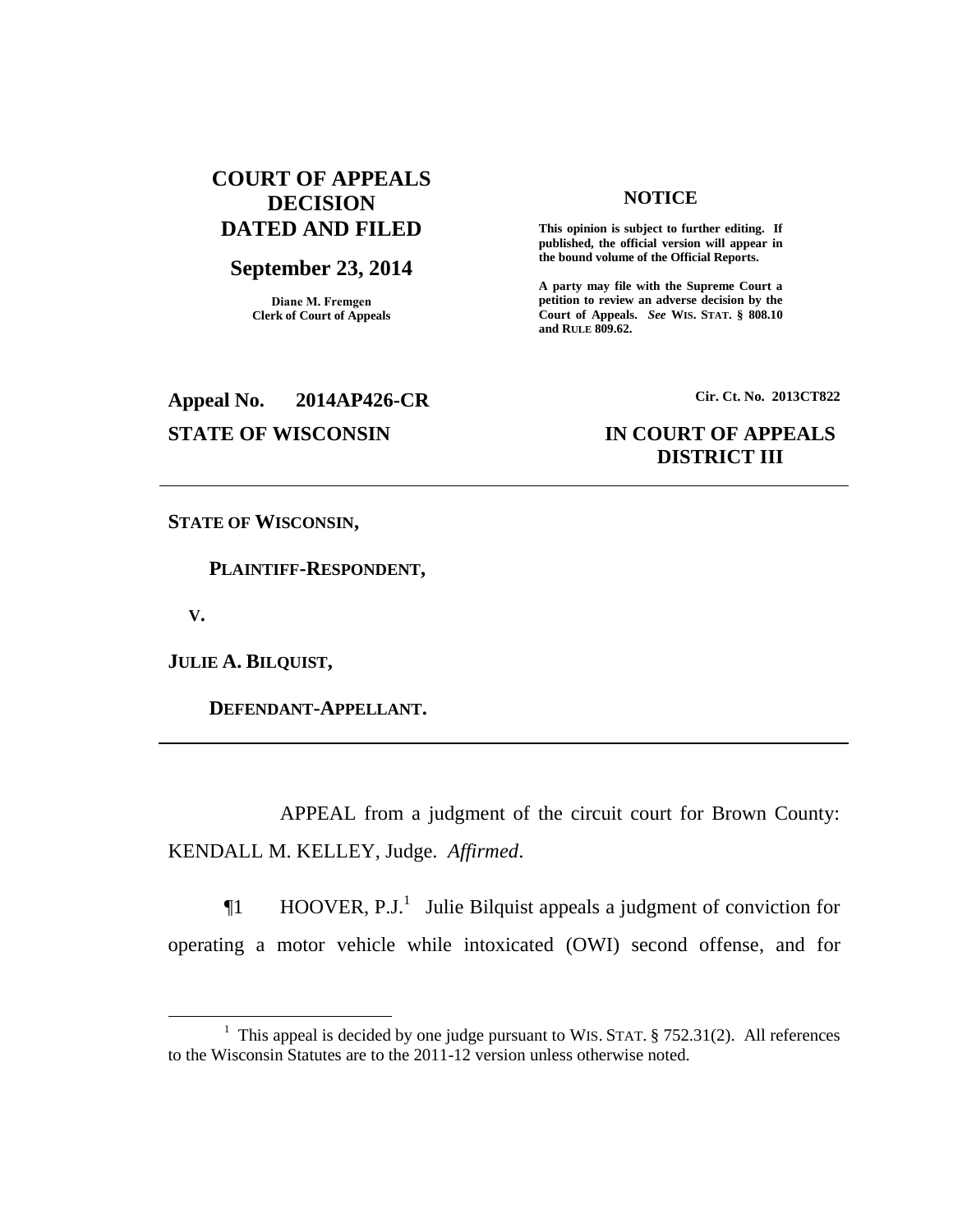operating after revocation  $(OAR)$ .<sup>2</sup> Bilquist contends the circuit court erred by denying her motion to suppress evidence because the officer who stopped her lacked reasonable suspicion to extend her detention for administering field sobriety tests. We disagree and affirm.

# **BACKGROUND**

¶2 After being stopped by Green Bay Police officer Timothy Kenney, Bilquist was charged with OWI, second; PAC, second; and OAR. Bilquist moved to suppress evidence, arguing Kenney unlawfully extended the traffic stop. At the suppression hearing, Kenney was the sole witness.

¶3 Kenney testified that at 12:46 a.m. on Sunday, March 17, 2013, he pulled up behind Bilquist at a red light. When the light turned green, Bilquist accelerated away from Kenney's fully marked squad car. Kenney caught up with

 $\overline{a}$ 

<sup>&</sup>lt;sup>2</sup> While Bilquist was found guilty of OWI as well as operating with a prohibited alcohol concentration (PAC), both as second offenses, the judgment of conviction reflects that she was convicted only on the OWI charge and on the OAR charge to which she pleaded no contest. We assume, despite no mention from the parties, that this was in accordance with WIS. STAT.  $§$  346.63(1)(c) which provides:

A person may be charged with and a prosecutor may proceed upon a complaint based upon a violation of any combination of par. (a), (am), or (b) for acts arising out of the same incident or occurrence. If the person is charged with violating any combination of par. (a), (am), or (b), the offenses shall be joined. If the person is found guilty of any combination of par. (a), (am), or (b) for acts arising out of the same incident or occurrence, there shall be a single conviction for purposes of sentencing and for purposes of counting convictions under ss. 343.30 (1q) and 343.305. Paragraphs(a), (am), and (b) each require proof of a fact for conviction which the others do not require.

Paragraph (a), (am), and (b) refer, in relevant part, to the condition of driving while under the influence of an intoxicant; with a detectable amount of a restricted controlled substance in his or her blood; and with a prohibited alcohol concentration.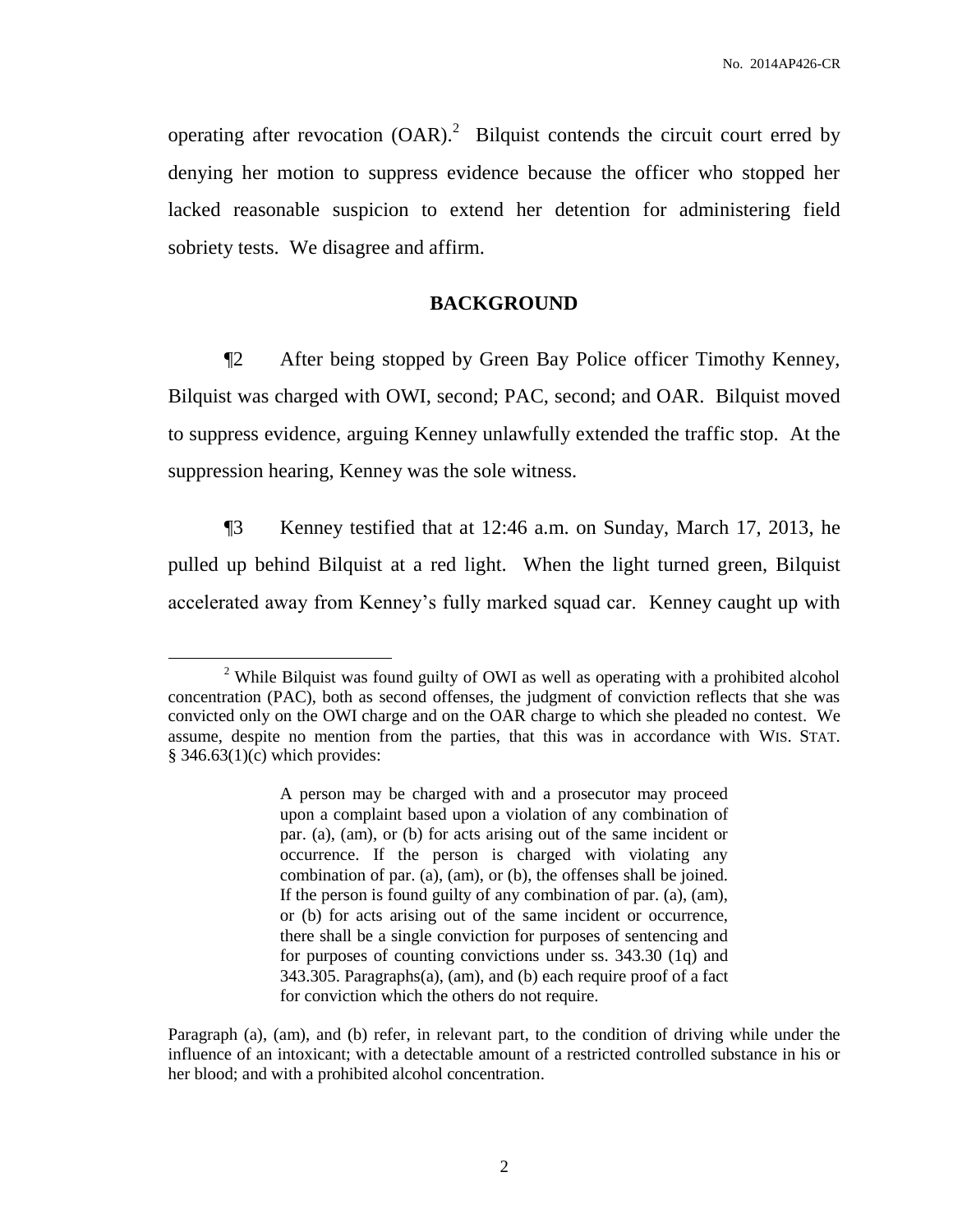No. 2014AP426-CR

Bilquist's vehicle, which, based on his own speed, was traveling over forty-five miles per hour in a thirty-mile-per-hour zone. He activated his lights, but Bilquist failed to react by slowing down or pulling over, which Kenney considered unusual. Kenney then activated his siren. At this point, Bilquist tapped the brakes, and moved into the left turn lane. However, she then returned to her previous lane and continued driving to the next intersection. She made a left-hand turn onto an access road leading into a parking lot for Planet Fitness, but stopped her vehicle on this access road before reaching the parking lot.

¶4 Kenney approached Bilquist and explained why he stopped her. Bilquist responded that she did not realize she was driving that fast. Kenney asked whether Bilquist had been drinking; she said she had not. Kenney testified that he did not feel Bilquist was being truthful. He also testified that he and the backup officer checked Bilquist's mouth because she spoke as though she had something in it, but they did not find anything. Kenney returned to his vehicle and learned from the teletype that Bilquist's driving privileges were revoked for an OWIrelated offense. Kenney then asked Bilquist to perform field sobriety tests. Ultimately, Bilquist was arrested for OWI.

¶5 At the conclusion of the suppression hearing, the circuit court denied Bilquist's motion, noting there was ample basis for Kenney's reasonable suspicion for conducting field sobriety tests. In reaching its decision, the circuit court detailed the circumstances leading up to the initial stop, describing it as "odd behavior from the very first observation, behavior that would certainly be consistent with impaired decision making, with impaired driving." The court determined Bilquist's behavior was "sufficiently unusual, disturbing and sufficiently consistent with impaired decision making and impaired driving that it served as a basis for reasonable suspicion[.]"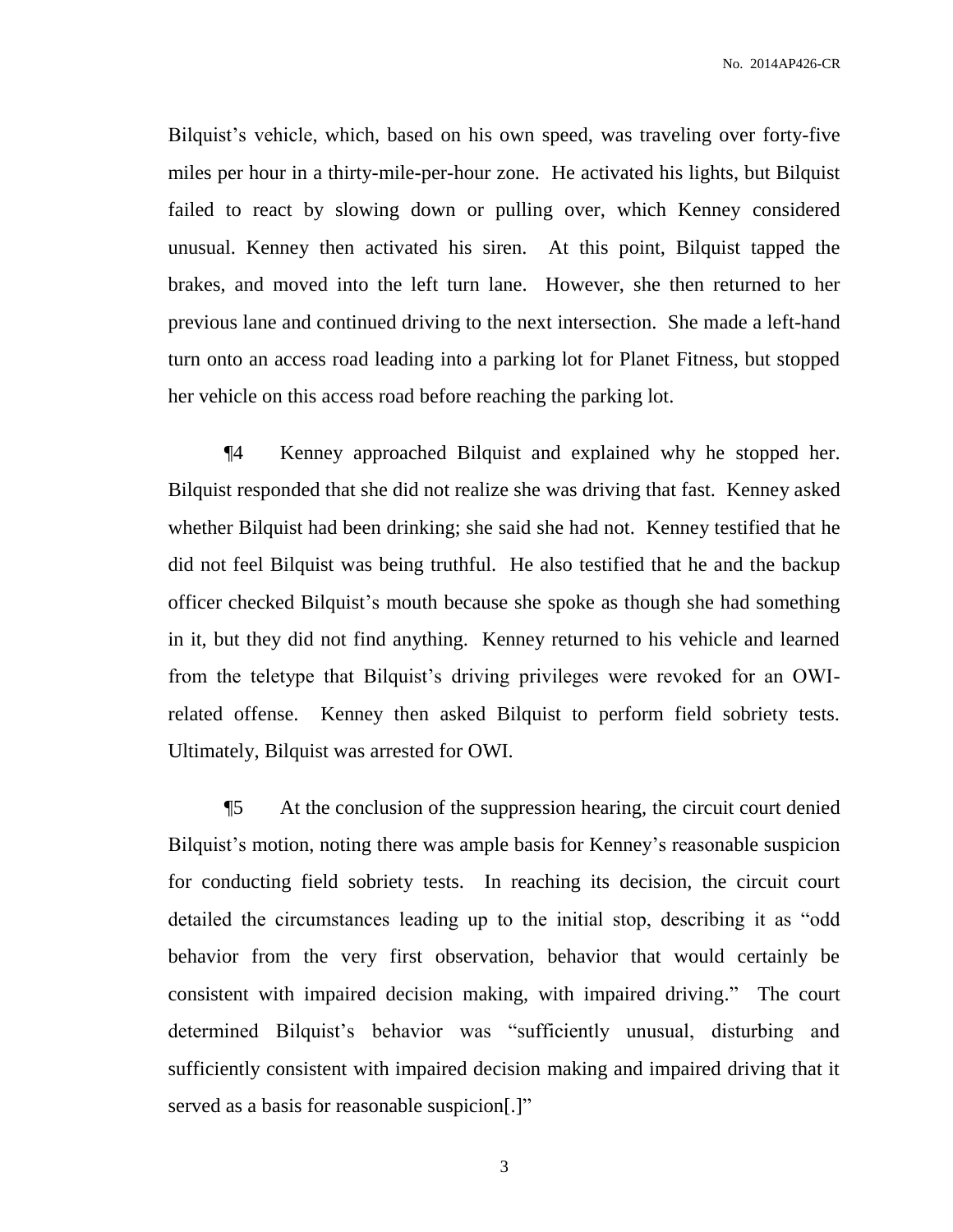¶6 Bilquist subsequently pleaded no contest to the OAR charge, and proceeded to a jury trial on the remaining two counts. She was found guilty of OWI and PAC, both second offenses. However, as noted above, Bilquist was only convicted of OWI and OAR. Bilquist now appeals.

### **DISCUSSION**

¶7 There is no dispute that Bilquist's initial detention was justified by reasonable suspicion of a civil traffic violation. Bilquist argues Kenney's decision to extend Bilquist's detention to conduct field sobriety tests was not justified by the reasonable suspicion that she was operating while intoxicated.

¶8 It is constitutionally permissible for a police officer to stop and detain a vehicle if the officer has a reasonable and articulable suspicion that the driver is violating a traffic law, or is about to commit an offense. *State v. Betow,*  226 Wis. 2d 90, 93-94, 593 N.W.2d 499 (Ct. App. 1999). Whether a valid traffic stop may be lawfully extended to administer field sobriety tests turns on "whether the officer discover[s] information subsequent to the initial stop which, when combined with information already acquired, provide[s] reasonable suspicion [of] … driving while under the influence of an intoxicant." *State v. Colstad*, 2003 WI App 25, ¶19, 260 Wis. 2d 406, 659 N.W.2d 394.

¶9 Whether reasonable suspicion exists is a question of constitutional fact. *State v. Popke*, 2009 WI 37, ¶10, 317 Wis. 2d 118, 765 N.W.2d 569. We will uphold the circuit court's findings of fact unless they are clearly erroneous. Id. However, whether those facts amount to reasonable suspicion is a question of law we review independently. *Id.*, ¶¶10, 25.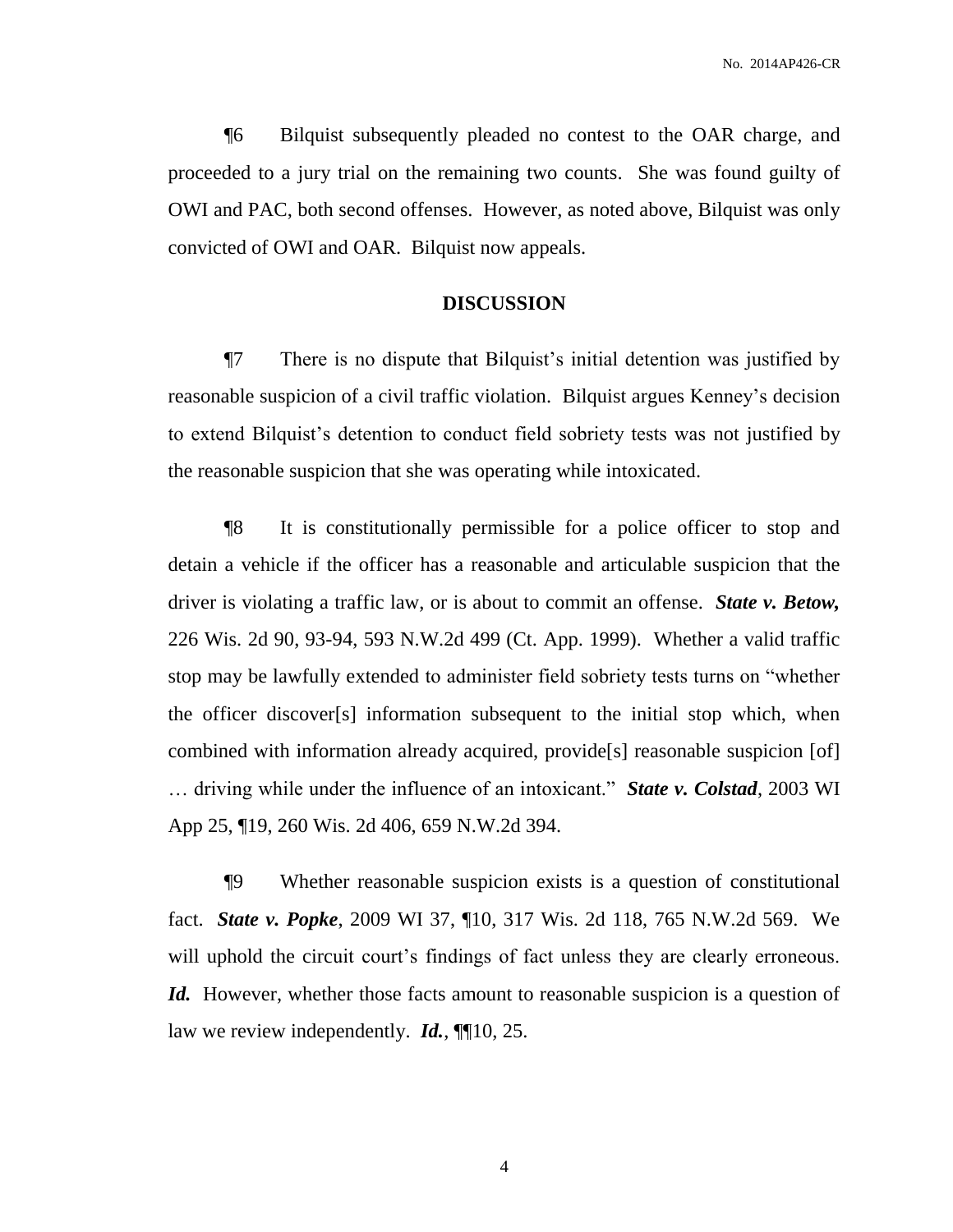No. 2014AP426-CR

¶10 "[W]hat constitutes reasonable suspicion is a common sense test: under all the facts and circumstances present, what would a reasonable police officer reasonably suspect in light of his or her training and experience." *State v. Young*, 212 Wis. 2d 417, 424, 569 N.W.2d 84 (Ct. App. 1997). A police officer must be able to identify "specific and articulable facts" and draw "rational inferences from those facts" sufficient to constitute reasonable suspicion to justify an extension of a driver's detention. *State v. Post*, 2007 WI 60, ¶10, 301 Wis. 2d 1, 733 N.W.2d 634. An officer's "inchoate and unparticularized suspicion or 'hunch'" is not enough to establish reasonable suspicion. *Id.* (quoted source omitted).

¶11 Bilquist argues there was no evidence to suggest she had consumed intoxicants or that she was impaired. She insists her driving decisions after hearing Kenney's siren reflected her attempt to get out of the officer's way before realizing he was pulling her car over. She lists a slew of common intoxication indicators that were absent in her case: there was no weaving, swerving, or lane deviation; no fumbling when producing identification; no slurred speech; no glassy, glossy, or bloodshot eyes; no odor of intoxicants or marijuana. Bilquist contends that without the presence of any of these intoxication indicators, Kenney improperly acted on an "inchoate and unparticularized suspicion or 'hunch.'" *See*  id. Bilquist asserts that case law points to the requirement of some indication of intoxication to provide for reasonable suspicion; yet in her case, she maintains, there was no indication of consumption, intoxication, or impairment to justify her extended detention after the initial traffic stop.

¶12 Notably, none of the officers observed any reckless or inattentive driving by the defendants in the cases on which Bilquist relies, and in which this court found insufficient reasonable suspicion of intoxicated driving. *See State v.*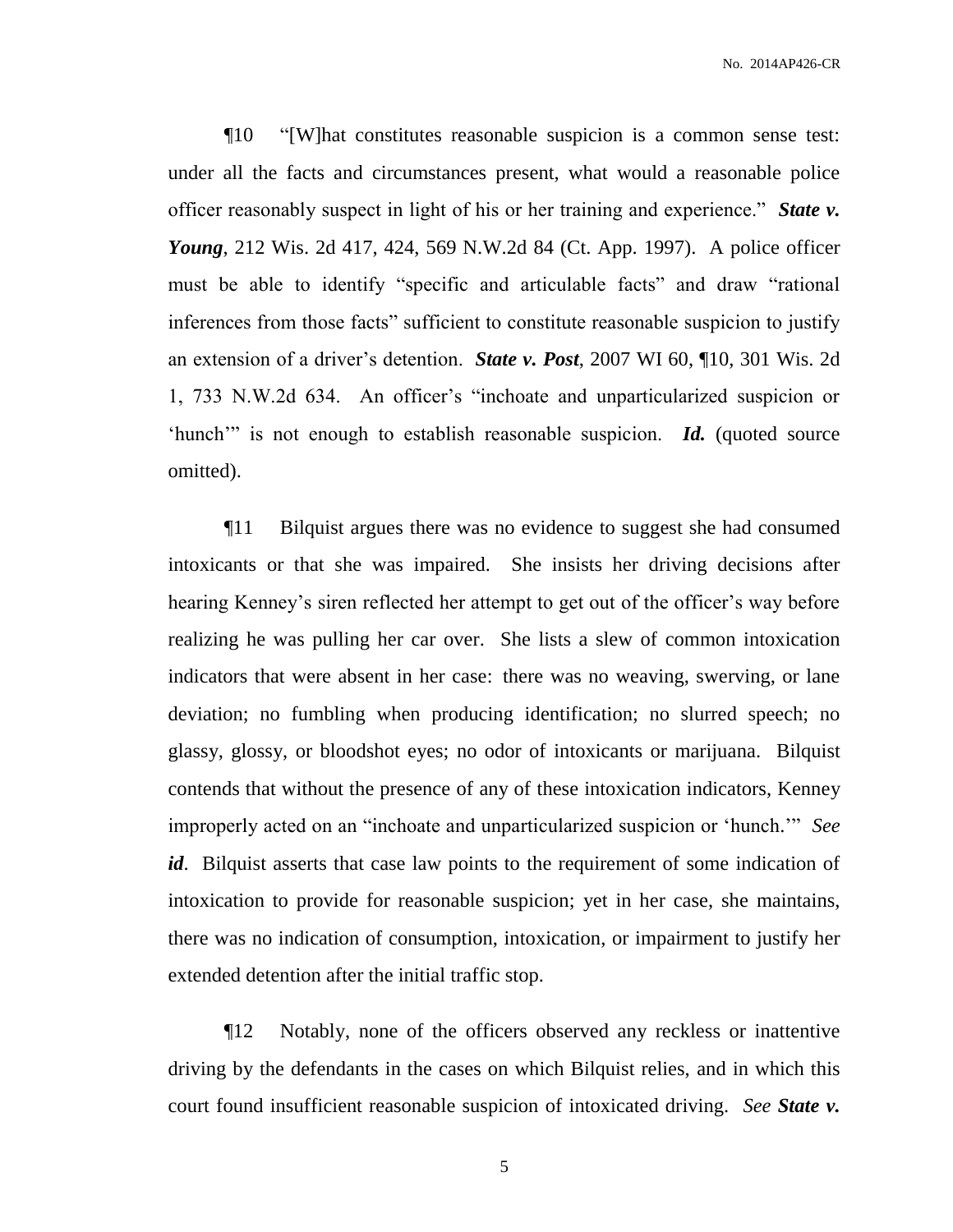*Gonzalez*, No. 2013AP2585-CR, unpublished slip op. (WI App May 8, 2014); *State v. Meye*, No. 2010AP336-CR, unpublished slip op. (WI App July 14, 2010); *County of Sauk v. Leon*, No. 2010AP1593, unpublished slip op. (WI App Nov. 24, 2010). Bilquist fails to appreciate that none of these cases contain circumstances that rise to the level of her own; while the officers in her cited cases may have detected odors of intoxication, none of them observed potentially impaired driving to bolster their suspicions of intoxicated driving. In Bilquist's case, the observation of an indicative odor may have been absent, but the troubling driving was not.

¶13 Furthermore, the absence of other commonly recognized indicators of intoxicated driving is not persuasive; suspicious activity is naturally ambiguous. The totality of the circumstances test, by its very nature, does not require specific indicia to establish reasonable suspicion. Rather, reasonable suspicion is determined by each case's specific and articulable facts and inferences from those facts. As our supreme court noted in *State v. Lange*, 2009 WI 49, ¶37, 317 Wis. 2d 383, 766 N.W.2d 551, "[a]lthough evidence of intoxicant usage—such as odors, an admission, or containers—ordinarily exists in drunk driving cases and strengthens the existence of probable cause, such evidence is not required. The totality of the circumstances is the test." While *Lange* involved a challenge to probable cause to arrest for OWI, the supreme court's proclamation concerning evidence of intoxicant usage is nevertheless useful to our own inquiry into the existence of reasonable suspicion to extend a lawful traffic stop to investigate OWI.

¶14 In response to Bilquist's arguments, the State maintains that the totality of the circumstances provided Kenney with more than enough information to reasonably suspect that Bilquist was driving while intoxicated. Relying on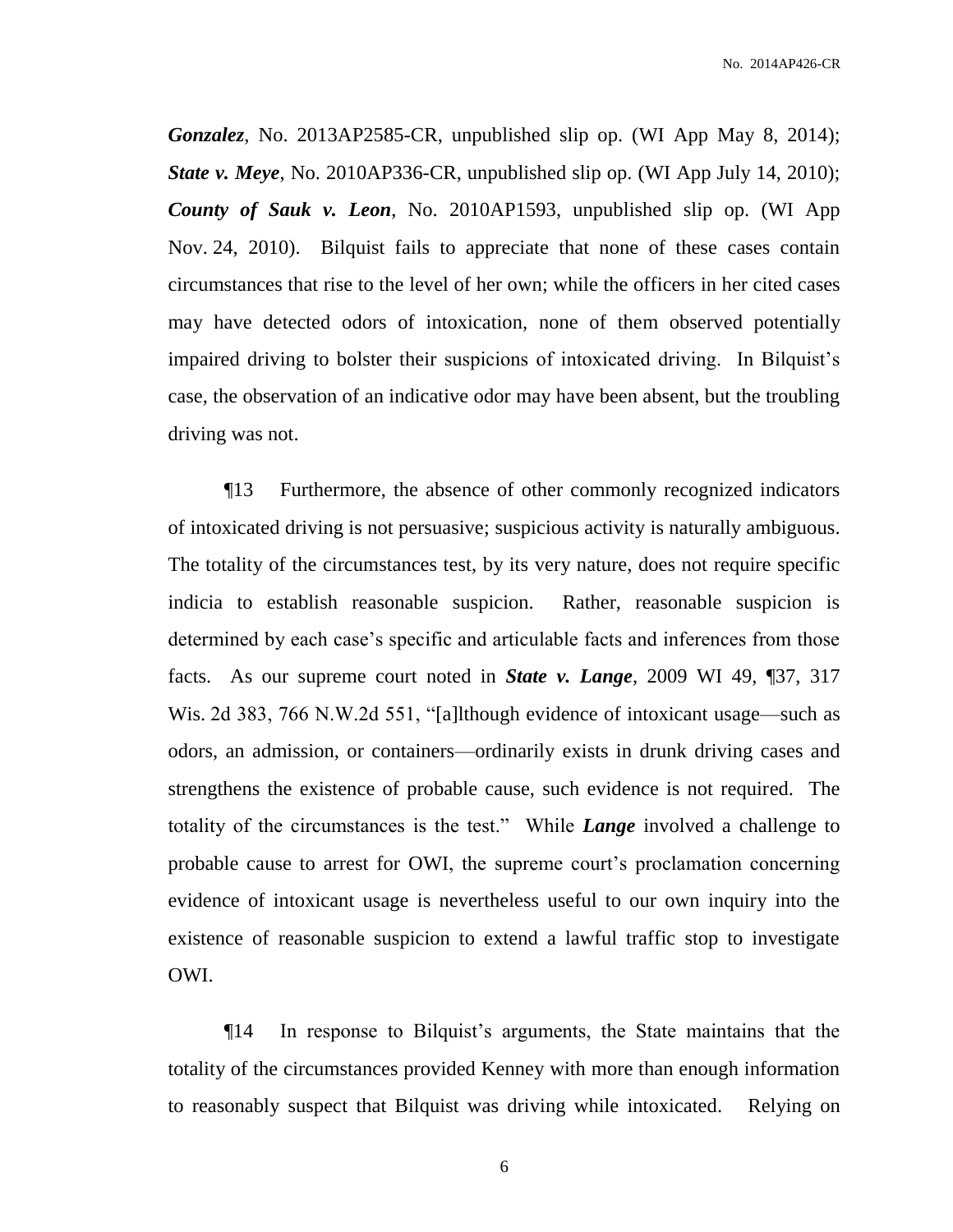*State v. Waldner*, 206 Wis. 2d 51, 556 N.W.2d 681 (1996), the State stresses the cumulative effect of Kenney's observations and rational inferences: the suspiciously inattentive driving, the impression Kenney and his backup officer formed that Bilquist spoke as though she had something in her mouth, the timing of the incident, and the knowledge that Bilquist's operating privileges were revoked as a result of a previous OWI-related offense.

¶15 Bilquist replies that the State's reliance on *Waldner* is misplaced, because the issue in *Waldner* was whether the officer had reasonable suspicion to stop the defendant, whereas here, the issue is whether the officer had reasonable suspicion to extend Bilquist's stop. This argument fails, as the law is clear: "[t]he validity of the extension is tested in the same manner, and under the same criteria, as the initial stop." *Betow*, 226 Wis. 2d at 94-95. Examining *Waldner* to survey reasonable suspicion standards was appropriate.

¶16 Based on the totality of the circumstances, we conclude that Kenney had reasonable suspicion to extend Bilquist's detention to conduct field sobriety tests. As the circuit court pointed out, "[T]he introduction to the defendant was that she is speeding away from a marked police car. That, by itself, is irregular behavior." Kenney articulated specific facts, and rational inferences from those facts, indicating impaired driving. There was the timing of the traffic stop in the early morning hours on a weekend, Bilquist's excessive speed in front of the marked police car, and Bilquist's reaction (as well as lack thereof) to Kenney's attempts to pull her over. These driving behaviors, combined with Kenney's impressions that Bilquist was speaking oddly, seemed untruthful, and was driving on a license revoked due to a previous OWI-related offense, were sufficient to create reasonable suspicion that Bilquist was operating her vehicle while intoxicated. *See Lange*, 317 Wis. 2d 383, ¶¶28-29, 32-33 (time of night of traffic